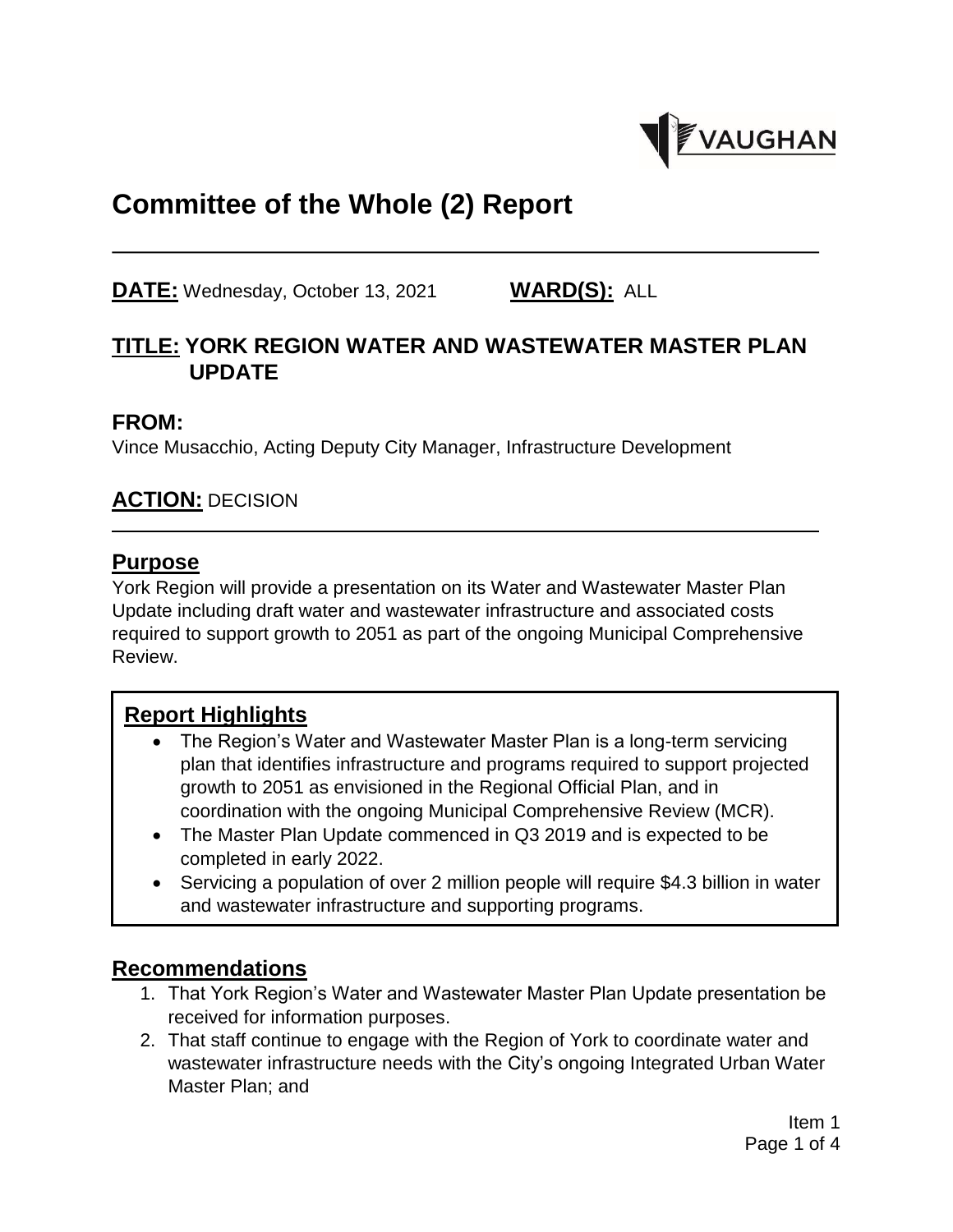3. That a copy of this report be forwarded to York Region.

## **Background**

### **York Region's Water and Wastewater Master Plan Update outlines critical infrastructure to support growth to 2051**

York Region has completed regular updates to its Water and Wastewater Master Plan for over two decades to ensure long-term strategies reflect evolving needs. The last update was completed and endorsed by Regional Council in 2016.

The current Master Plan Update is being completed in coordination with the Municipal Comprehensive Review and the Region's Transportation Master Plan using the Councilendorsed principle of aligning growth with infrastructure. The Master Plan Update is based on the March 2021 MCR *Proposed 2051 Forecast and Land Needs Assessment Report*.

The Region is expecting to complete this Master Plan Update and obtain Regional Council endorsement in Q1 2022. The Region will circulate a draft version of the Master Plan Report to all local municipalities later this year. The City will have an opportunity to provide formal comments before the Notice of Completion is issued.

### **The Master Plan Update strives to develop a comprehensive, cost-efficient, and resilient infrastructure plan and long-term servicing strategy for water and wastewater services**

In alignment with the Regions' 2019 - 2023 Strategic Plan and 2021 Fiscal Strategy, the goal of the Region's Water and Wastewater Master Plan is to develop a long-term servicing strategy that is environmentally sustainable and provides cost-effective and reliable services through integration, innovation, and infra-stretching.

### **Previous Reports/Authority**

There are no previous reports, websites and/or direction on this topic.

# **Analysis and Options**

### **York Region's Master Plan Update confirms that the 2016 servicing strategies remain valid**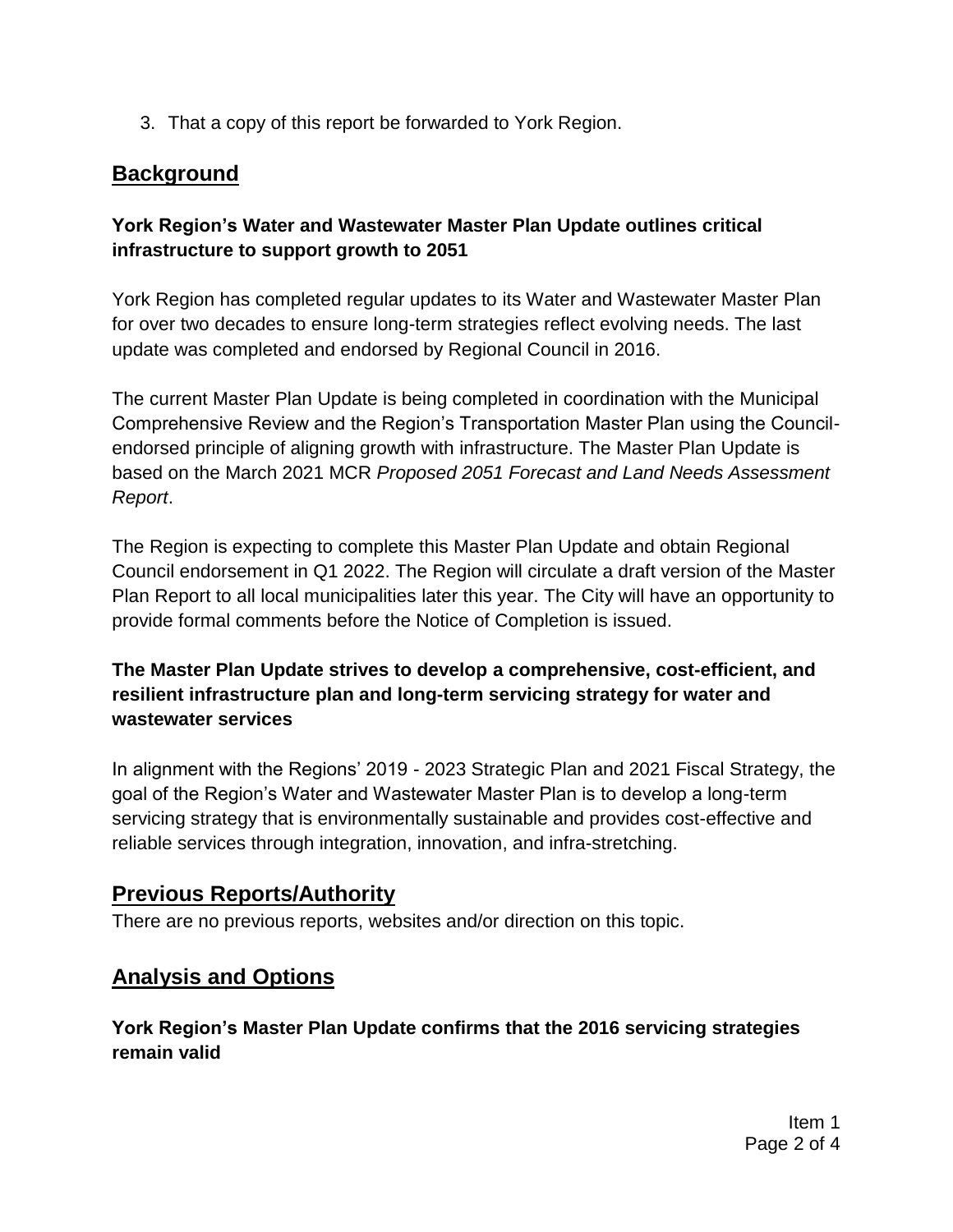This Master Plan Update is following the Municipal Class Environmental Assessment framework. Detailed analysis confirmed the high-level servicing strategies from the 2016 Master Plan continue to be valid to meet the needs of York Region's growing communities.

Drinking water will continue to be supplied from Toronto and Peel, with minor York-Peel watermain improvement works proposed as demands and flows increase. Major works, such as the Northeast Vaughan Water Servicing and the West Vaughan Water Servicing will continue as planned to connect the City's urban expansion areas.

Wastewater flows will continue to be serviced through the York-Durham Sewage System (YDSS) and Peel Diversion System. The City's urban expansion areas will be connected via the proposed Northeast Vaughan and West Vaughan Wastewater Servicing projects.

The overall servicing strategy will service planned growth, improve system resiliency, reduce water age, lower energy consumption, and improve water balance.

### **York Region's Master Plan Report will be presented to Regional Council for endorsement in 2022**

This Master Plan Update is scheduled for completion in Q1 2022. Key activities in the next few months include public and stakeholder consultation, presentations to local municipal Councils, Regional Council endorsement and report submission to the Ministry of Environment, Conservation and Parks.

# **Financial Impact**

The proposed water and wastewater infrastructure identified in this Master Plan Update will be funded by York Region.

# **Broader Regional Impacts/Considerations**

City staff will continue to closely coordinate with the Region to ensure efficiency and compatibility with the City's on-going Integrated Urban Water Master Plan.